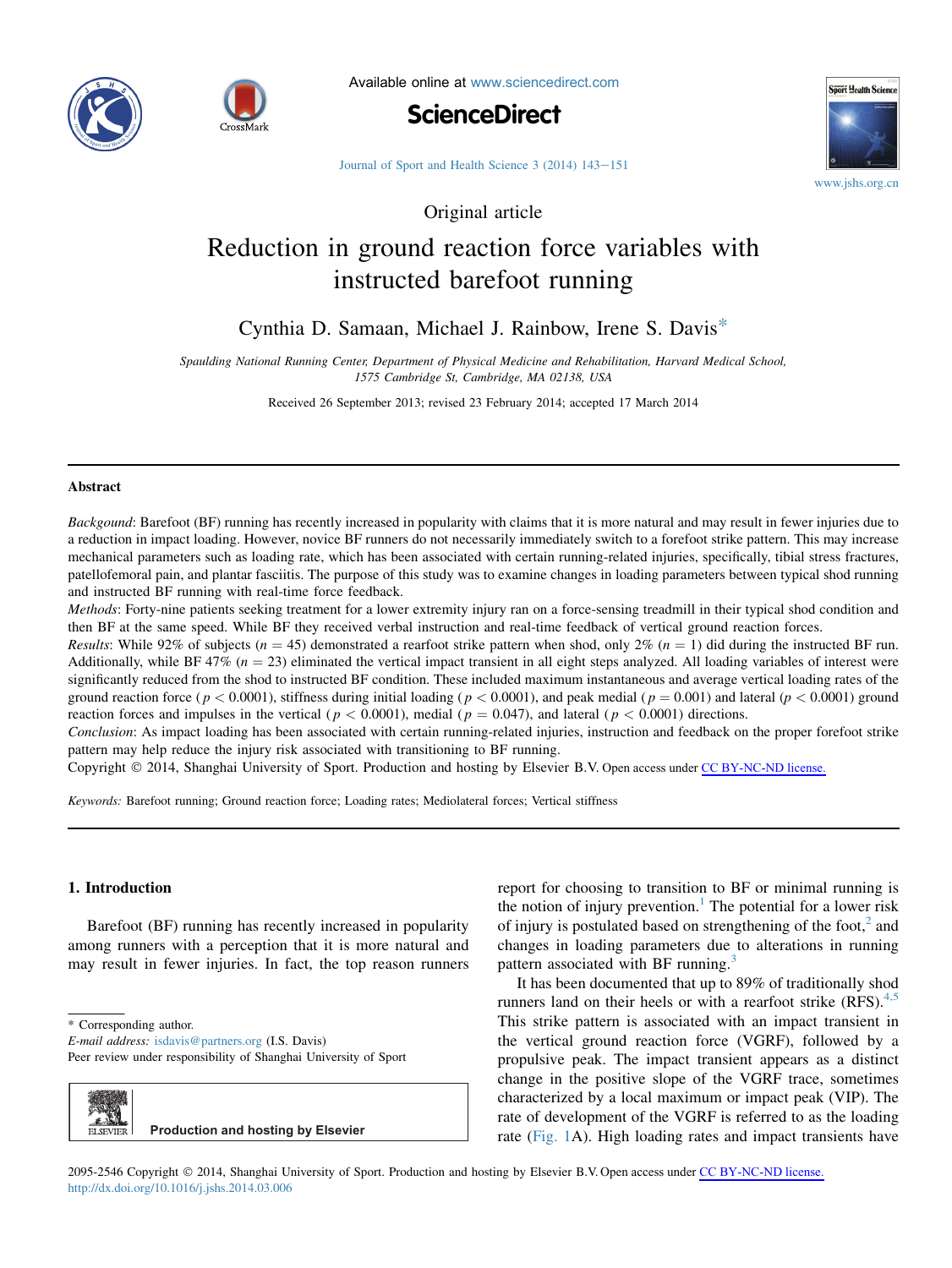<span id="page-1-0"></span>

Actual VGRF -- Simple model  $\ldots$  . Complex model

Fig. 1. Complex and simple model fits of the vertical ground reaction force (VGRF). (A) VGRF indicating how the average loading rate (VALR) is computed from 20% to 80% of the force at the point of interest (POI); in this case the vertical impact peak (VIP). (B) Stiffness curve for the simple and complex models. The simple model uses a constant stiffness,  $k_c$ , while the complex model has a time varying stiffness that starts with a high stiffness,  $k_h$ , during the initial loading (IL) phase and transitions to a low stiffness  $k_l$ . (C) Plots of the loading phase of the VGRF curve with both the simple and complex model overlaid for three cases. Case 1: the percent difference for the  $R^2$  values between the two fits (%diff  $R^2$ ) is <3.0; the simple model is chosen; stiffness during IL is set to  $k_c$ ; loading rate is computed from 13% of stance. Cases 2 and 3: %diff  $R^2 > 3.0$ ; the complex model is chosen; stiffness during IL is set to  $k<sub>h</sub>$ . Case 2: There is no impact peak (IP); POI for computing loading rates is the transition time. Case 3: IP present; POI for computing loading rates is the VIP.

been associated with a number of common running-related injuries such as tibial stress fractures, $6$  patellofemoral pain, $7$ and plantar fasciitis.<sup>[8](#page-7-0)</sup> Most habitual BF runners land on the ball of their foot, referred to as a forefoot strike (FFS) with their foot in a relatively flat orientation.<sup>[9](#page-7-0)</sup> This pattern typically has a single propulsive peak in the VGRF, lacking a distinct vertical impact transient.<sup>[10](#page-7-0)</sup> Elimination of this impact transient is accomplished by reducing vertical stiffness of the body. Vertical stiffness can be assessed using a simple mass spring model $11,12$  which works well for an FFS pattern. However, when impact transients are present, a dual stiffness model, such as described by Hunter, $^{13}$  $^{13}$  $^{13}$  should be used.

The influence of strike pattern on the medial and lateral components of the ground reaction force (GRF) is not well established. The lateral GRF may contribute to pronation of the foot, which when excessive has been linked to lower leg and knee pain. $14,15$  Changes in the lateral force may influence a runner's tendency to overpronate. Therefore evaluating the change in this parameter between shod and BF runners may lend future insight into the link between these running conditions and certain injuries.

BF running is also associated with a shorter stride and a higher cadence.<sup>[16,17](#page-7-0)</sup> Higher cadence running has been reported to reduce loading at the hip and knee, $18$  which may influence injury risk. A higher cadence also results in a shorter stance time with each footstrike. Therefore, it is expected that vertical and mediolateral impulses will also be reduced.

While habitual BF runners usually land with a midfoot strike (MFS) or FFS pattern, $3$  novice BF runners may persist with an RFS pattern and experience higher loading rates than when shod. $3,16$  It has been theorized that an RFS is uncomfortable or painful when running BF, thus encouraging runners to naturally transition to an FFS. However, the length of time it takes novice BF runners for this transition is unknown. In a recent study, 20 of 30 novice BF runners immediately transi-tioned to an FFS without instruction.<sup>[19](#page-7-0)</sup> Despite this transition, two of 20 runners maintained high loading rates. Therefore, providing feedback and instruction early in the process may assist in reducing impacts and loading rates when first learning to transition to BF running.

The purpose of this study was to determine changes in loading parameters when habitually shod runners who exhibit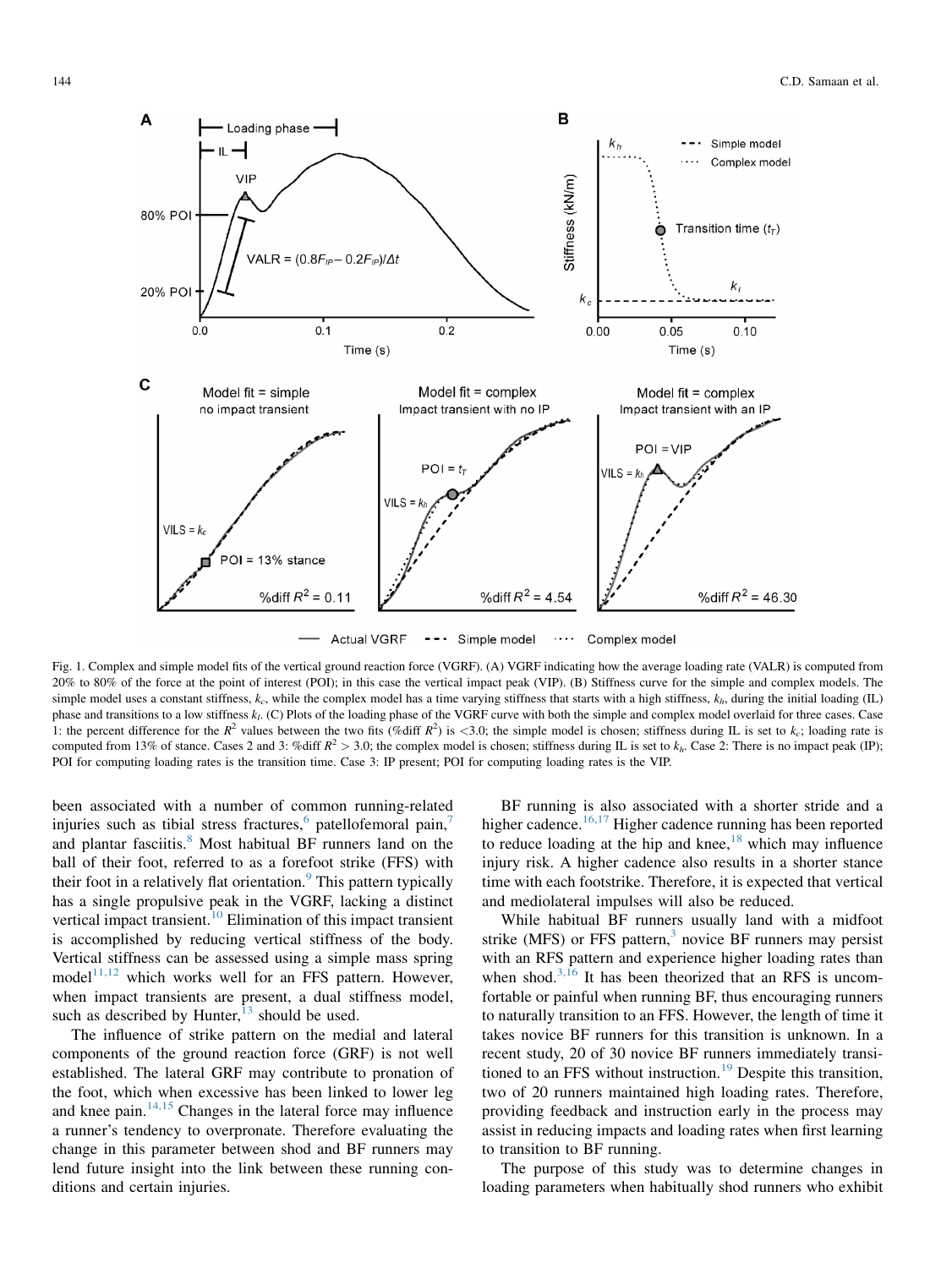an impact transient run BF while being given verbal instruction and real-time visual feedback of their VGRFs. We hypothesized that outcome variables derived from the GRF (vertical stiffness, vertical loading rates, mediolateral forces and impulses) will decrease when runners transition from typical shod running to BF running during a single session of training with feedback.

# 2. Methods

#### 2.1. Participants

A total of 100 patients seeking treatment for a chronic lower extremity injury between 24 July, 2012 and 6 August, 2013 were considered for inclusion in this study. As this was research involving data collected solely for clinical purposes, the institutional IRB granted authorization and a waiver of informed consent. Patients experiencing acute pain were asked to reschedule their appointments until they would be able to run comfortably on a treadmill for up to 10 min. Patients were excluded if they were unable to run in the BF condition due to pain from aggravating their existing injury  $(n = 2)$ . In order for speeds to be consistent between conditions, those who were uncomfortable running at their self-selected shod pace when running BF (and hence ran slower) were also excluded  $(n = 33)$ . Throughout the analysis, a step was defined as having an impact transient if it demonstrated a change in vertical stiffness during the loading phase of stance (described in Section 2.3.2). We focused the study on runners who typically had an impact transient and would require a change in running pattern to eliminate it. Therefore, patients who lacked an impact transient in at least five of eight steps during the shod condition were excluded ( $n = 16$ ). This yielded 26 females and 23 males with a mean age of 33.7 years (range:  $15.0-69.9$  years), an average height of  $1.72$  m (range:  $1.50-1.93$  m), and weight of 66.2 kg (range:  $46.0-95.2$  kg). All patients received an evaluation that included an initial force assessment on an instrumented treadmill where data were recorded, followed by a video analysis on a motorized treadmill in the clinic. In the clinic, patients were asked to rate any pain they experienced while running on a scale of  $0-10$ . The average pain rating was  $1.45 \pm 1.7$  on the right and  $1.08 \pm 1.98$  on the left (mean  $\pm$  SD).

## 2.2. Protocol

Patients first ran in their typical shod condition on a tandem force-sensing treadmill (AMTI, Watertown, MA, USA) at a self-selected comfortable pace, (range:  $4.8-8.0$  mph). This was immediately followed by a BF run at the same speed. During the BF run patients were made aware of the VGRF trace being displayed on a monitor and were given a few simple instructions. They were asked to make the vertical force trace "as smooth as possible". If they did not automatically adopt an FFS pattern they were instructed to land as "softly as possible", and to "land on the ball of the foot". Using a Vicon motion capture system (Vicon Motion Systems Ltd., Oxford, UK), analog data were collected at 1200 Hz for approximately 15 s during both the shod and BF (after verbal instruction) running conditions.

## 2.3. Analysis

The GRF from both shod and BF running was used to determine vertical stiffness during initial loading (VILS), average and maximum instantaneous loading rate (VALR and VILR), peak medial and lateral forces (PMF, PLF), impulses in the vertical, medial and lateral directions (V-Imp, M-Imp, and L-Imp), step length (SL), and step rate (SR). All outcome variables were computed for eight steps on the right side and then averaged for each patient. The exception was SR, which is typically computed from both feet and was therefore determined for 16 steps: the same eight right steps and the corresponding left steps. Strike pattern was visually classified for each condition as either an FFS, MFS, or RFS by a single rater using video recorded at 100 Hz.

#### 2.3.1. Impact transient definition

The vertical stiffness responsible for producing a given VGRF was used to distinguish between steps that had an impact transient and those that did not. Throughout this paper a step was defined as having a "transient" if there was a distinct, short-duration change in vertical stiffness during the loading phase of stance. This change in vertical stiffness corresponds to a short-duration change in the development of the VGRF, referred to as an "impact transient". This is an important distinction from the typical definition of an impact transient that is often synonymous with an impact "peak".

#### 2.3.2. Vertical stiffness

Vertical stiffness was determined by fitting the VGRF with the spring-mass model of running,

$$
VGRF(t) = -k(t) \times x(t),
$$

where t is time,  $x(t)$  is the displacement of the center-of-mass,<sup>[20](#page-7-0)</sup> and  $k(t)$  is the vertical stiffness. Therefore, we fit VGRF from footstrike to peak VGRF with two models. The first was a simple model with constant stiffness  $k_c$  and the second a more complex model with non-constant stiffness that varied as a function of time.<sup>[13](#page-7-0)</sup> Constant stiffness,  $k_c$ , was defined as peak VGRF divided by center-of-mass excursion.<sup>12</sup> The complex model fit VGRF in the least squares sense by estimating  $k(t)$  with a 4-parameter logistic ogive function,  $21$ 

$$
k(t) = \frac{k_l - k_h}{1 + t/t_{T^m}} + k_l,
$$

where  $k_h$  was a high stiffness during initial loading (IL) that transitioned at time,  $t_T$ , to a low stiffness value,  $k_l$ . The fourth parameter, m, analogous to slope, controlled the smoothness of the transition between  $k_h$  and  $k_l$  [\(Fig. 1B](#page-1-0)). Computations for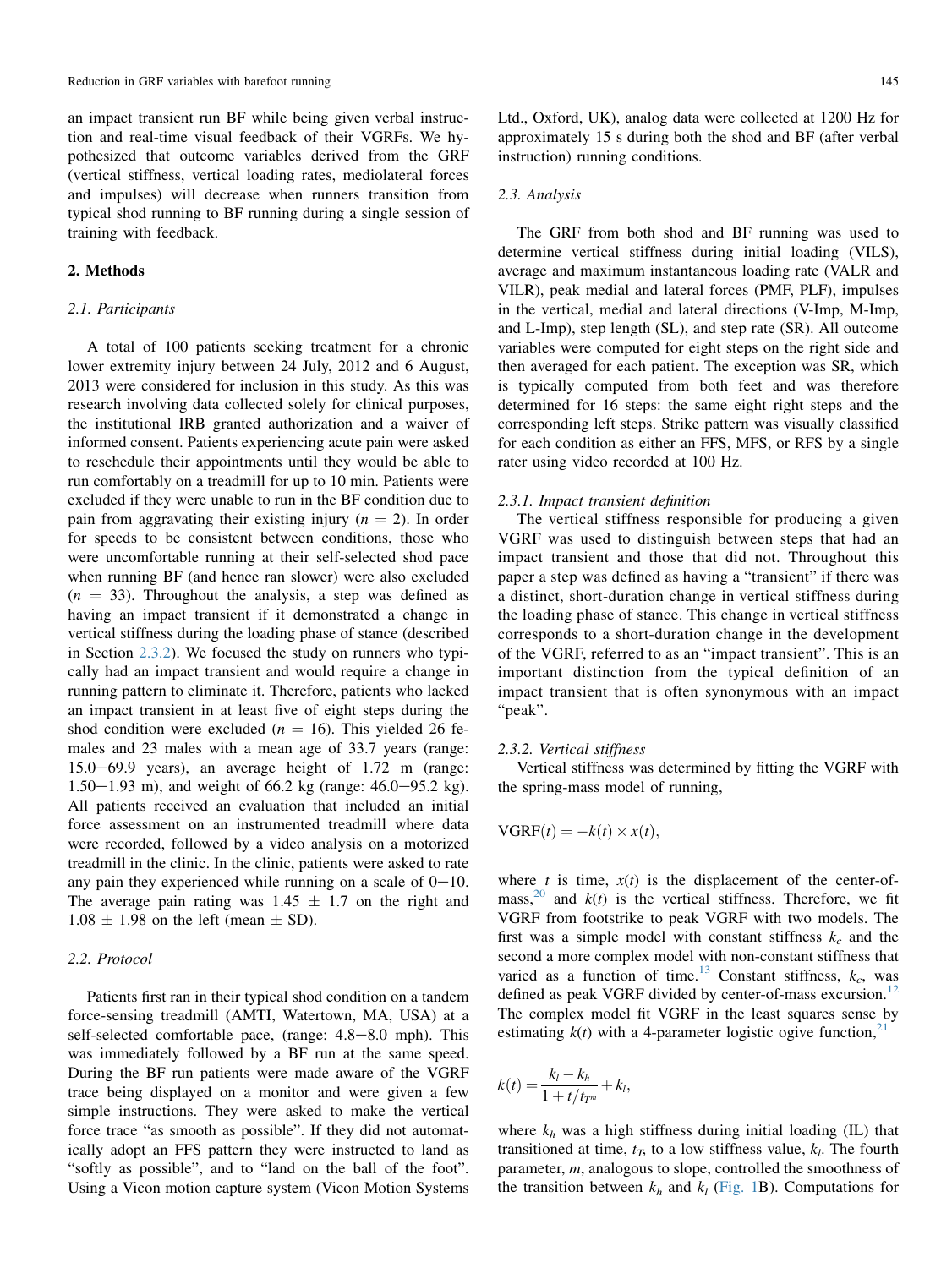<span id="page-3-0"></span>the model fits were performed using custom code written in MATLAB (The MathWorks, Inc., Natick, MA, USA).

To determine which model, and hence which vertical stiffness described a given step, a comparison of the  $R^2$  values was used. If the percent difference between  $R^2$  values for the simple and complex models was less than 3.0%, the simple model was considered. This indicated the absence of an impact transient. Otherwise the more complex, dual stiffness model was deemed necessary [\(Fig. 1](#page-1-0)C). In this case, the step was classified as having an impact transient.

We focused our analysis on the IL and defined the vertical stiffness during IL (VILS). IL is defined as the time from contact to the impact transient, when it exists ([Fig. 1A](#page-1-0)). This phase is of interest since it is used for computing loading rates, which are linked to a higher risk of certain running-related injuries. For the complex model, the stiffness during IL is equivalent to  $k<sub>h</sub>$ . For the simple model, stiffness is constant throughout stance, therefore VILS is equivalent to  $k_c$ .

#### 2.3.3. Loading rates

The loading rates were computed differently depending on the model used. When the complex, dual stiffness model was used, the point of interest (POI) from which to compute the loading rates was chosen as the VIP, when one existed. If there was no VIP, but the complex model was used, the transition time  $t_T$  was used as the POI. For the simple model, the POI was taken as 13% of stance since this has been reported to be the average location of the VIP when one is present<sup>[22](#page-7-0)</sup> [\(Fig. 1C](#page-1-0)). The VALR was computed as the average slope from 20% to 80% of the VGRF at the POI<sup>[23](#page-7-0)</sup> ([Fig. 1](#page-1-0)A). The instantaneous loading rate (VILR) was maximum slope computed between each frame of the VGRF from contact until the POI.

#### 2.3.4. Peak forces and impulses

Peak GRF in the medial and lateral directions were determined from the entire stance phase and reported in newtons (N). Impulses were computed as the area enclosed by the zero line and the ground reaction curve for each direction of interest in Ns. Lateral was defined as positive, with medial being negative.

## 2.4. Statistical analysis

Each step was classified using the model fit technique and outcome measures were computed on a step-by-step basis. Outcomes were averaged across eight steps within each subject and condition. However, we also tracked which model was fit to individual steps and whether a VIP was present. A paired t test was performed between the shod and the BF conditions after instruction for each outcome variable. A  $p$  value of less than 0.05 was used to indicate a statistical difference. Vertical stiffness was compared during IL only, and not to the peak VGRF. Pearson correlation coefficients were computed to establish the relationship between change in VILS and changes in the VALR and VILR. All computations were performed in MATLAB.

# 3. Results

Forty-five of 49 (92%) patients employed an RFS during their typical shod run, while two (4%) ran with an MFS and two (4%) ran with an FFS pattern. During the BF run, after instruction, 47 of 49 (96%) patients employed an FFS pattern, while only one (2%) used an MFS and one (2%) an RFS pattern.

## 3.1. Impact transients

An impact transient was identified in 384 steps (98% of steps) during the shod condition and only 99 (25% of steps) during the instructed BF condition. Of these, 34 shod and 58 BF steps did not have a VIP (Table 1). Eighty-six percent  $(n = 42)$  had an impact transient in all eight steps, while only 12%  $(n = 6)$  had an impact in seven of eight steps and  $2\%$   $(n = 1)$  had an impact in six of eight steps. When running BF, with instruction, 47% of patients had no impact transient in any of the eight steps ( $n = 23$ ), and only 14%  $(n = 7)$  had an impact transient in five or more steps.

#### 3.2. Loading rates

Both instantaneous and average loading rates were significantly reduced ( $p < 0.0001$ ) during the instructed BF run compared to the shod condition ([Table 2\)](#page-4-0). VALR during shod running ranged between 34.9 and 138.3 BW/s. All participants with the exception of one  $(>4$  SD from the mean), reduced their VALR to between 15.4 and 36.8 BW/s during the instructed BF run [\(Fig. 2\)](#page-4-0). On average, VILR and VALR were reduced by 51% and 57% respectively, from shod to instructed BF runs.

#### 3.3. Vertical stiffness

Vertical stiffness during initial loading (VILS) was 33% lower for the instructed BF compared to the shod run ([Table](#page-4-0) [2\)](#page-4-0). Stiffness during initial loading was correlated to both VALR ( $r = 0.726$ ,  $p < 0.0001$ ) and VILR ( $r = 0.658$ ,  $p < 0.0001$ ). The proportion of patients with at least one step without an impact transient increased from 14% during the shod run to 92% during the BF run following instruction. When patients did have an impact transient in at least one step during BF running (53%), the average VILS was still reduced compared to the shod condition ([Table 3](#page-4-0)).

The  $R^2$  value describing the fit for the simple, constant stiffness model was higher on average in the BF condition  $(0.974 \pm 0.024)$  compared to the shod  $(0.820 \pm 0.121)$ . The

| Table 1                                                         |  |
|-----------------------------------------------------------------|--|
| Impact transient prescience, time of occurrence, and frequency. |  |

| Condition  | Impact<br>transient? | Impact<br>peak? | Point of<br>interest   | % Stance<br>$(\text{mean} \pm \text{SD})$ | Number<br>of steps |
|------------|----------------------|-----------------|------------------------|-------------------------------------------|--------------------|
| Shod       |                      |                 | Impact peak            | $12.5 \pm 2.4$                            | 350                |
|            | Y                    | N               | <b>Transition</b> time | $16.9 + 4.3$                              | 34                 |
|            | N                    | N               | 13% of stance          | N/A                                       | 8                  |
| Instructed | Y                    | Y               | Impact peak            | $20.3 \pm 6.8$                            | 41                 |
| barefoot   | Y                    | N               | <b>Transition</b> time | $23.9 + 5.7$                              | 58                 |
|            | N                    | N               | 13\% of stance         | N/A                                       | 293                |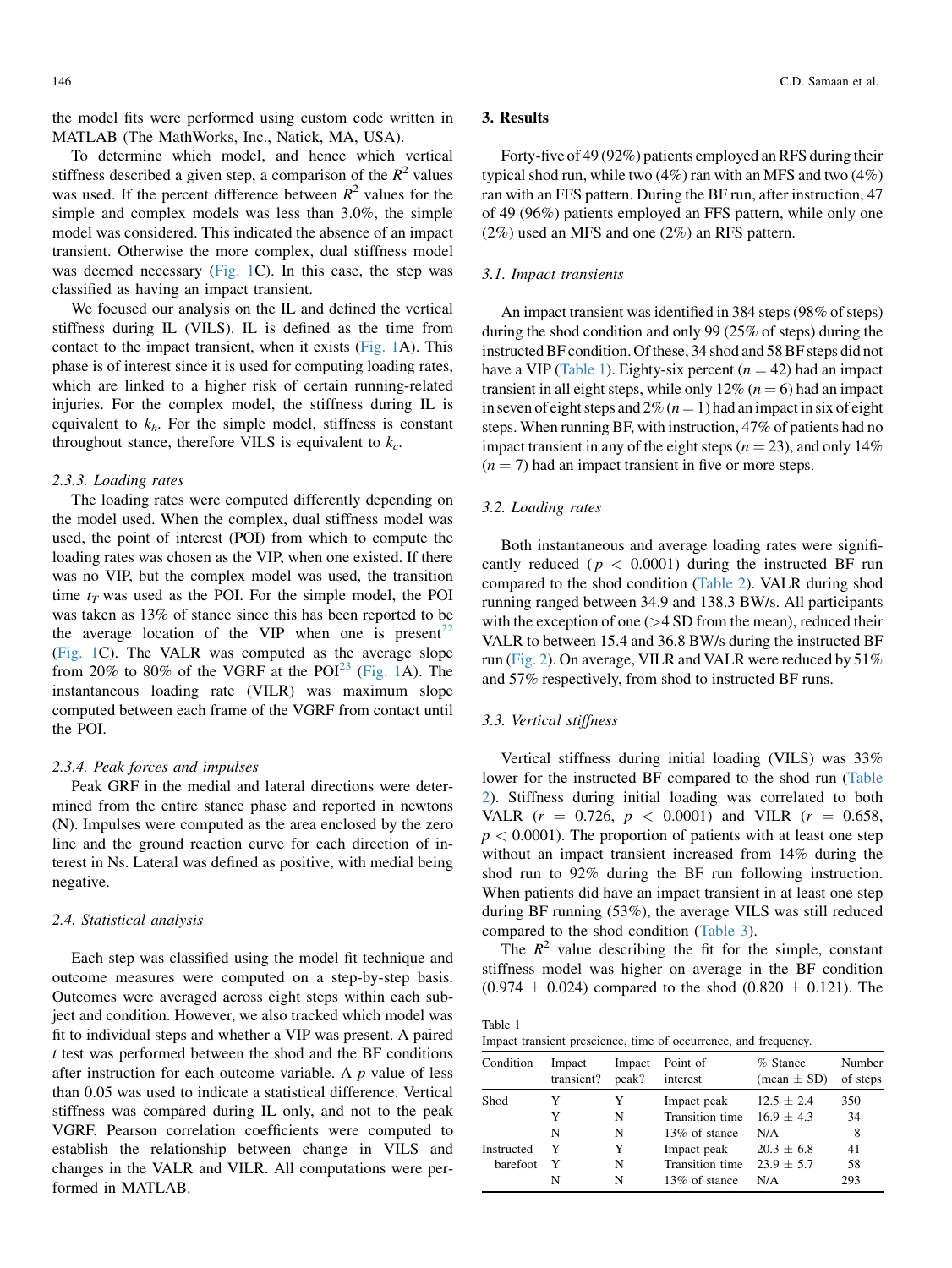<span id="page-4-0"></span>

| Table 2                                                                 |  |  |  |  |
|-------------------------------------------------------------------------|--|--|--|--|
| Paired t test for comparison between shod and instructed BF conditions. |  |  |  |  |

| Variable        | Mean $\pm$ SD    |                  | Paired t test                       |        |               |  |  |
|-----------------|------------------|------------------|-------------------------------------|--------|---------------|--|--|
|                 | Shod             | BF               | Mean ( shod  $-$  BF ) <sup>a</sup> |        | 95%CI         |  |  |
| VALR $(BW/s)$   | $71.6 \pm 26.6$  | $26.7 \pm 7.8$   | 44.9                                | 0.0000 | 36.9, 52.9    |  |  |
| VILR $(BW/s)$   | $83.9 \pm 29.0$  | $36.5 \pm 9.2$   | 47.4                                | 0.0000 | 38.4, 56.4    |  |  |
| VILS $(kN/m)$   | $42.3 \pm 11.2$  | $27.6 \pm 7.3$   | 14.7                                | 0.0000 | 11.9, 17.5    |  |  |
| PLF(N)          | $69.5 + 40.2$    | $25.6 \pm 19.2$  | 44.0                                | 0.0000 | 33.9.54.1     |  |  |
| PMF(N)          | $-77.4 \pm 34.7$ | $-64.1 \pm 23.0$ | 13.3                                | 0.0014 | $-21.2, 5.4$  |  |  |
| $V-Imp(Ns)$     | $247.9 \pm 45.8$ | $231.3 \pm 41.8$ | 16.6                                | 0.0000 | 12.9. 20.3    |  |  |
| $L-Imp(Ns)$     | $2.10 + 1.66$    | $1.15 + 1.42$    | 0.95                                | 0.0000 | 0.69, 1.21    |  |  |
| $M$ -Imp $(Ns)$ | $-6.02 \pm 2.92$ | $-5.61 \pm 2.73$ | 0.41                                | 0.0474 | $-0.82, 0.00$ |  |  |
| $SL$ (cm)       | $97.5 \pm 11.7$  | $92.1 \pm 11.3$  | 5.4                                 | 0.0000 | 4.1, 6.7      |  |  |
| SR (steps/min)  | $163.2 \pm 8.5$  | $172.9 \pm 10.8$ | $-9.8$                              | 0.0000 | $-12.1, 7.4$  |  |  |

Abbreviations:  $BF = \text{barfoot}$ ; VALR = average loading rate of the vertical ground reaction force; VILR = maximum instantaneous loading rate of the vertical ground reaction force; VILS = stiffness during the initial loading phase;  $PLF = peak$  lateral ground reaction force;  $PMF = peak$  medial ground reaction force; V-Imp = impulse of the vertical ground reaction force during stance; L-Imp = impulse of the lateral ground reaction force during stance; M-Imp = impulse of the medial ground reaction force during stance; SL = step length;

<sup>a</sup> Note: For positive values shod was larger in magnitude than BF; for negative values the BF was larger in magnitude than Shod, on average,



Fig. 2. Boxplots indicating differences between the shod condition and the instructed barefoot condition (hashed) for the average vertical loading rate (VALR), the maximum instantaneous loading rate (VILR), the stiffness during initial loading (VILS), the peak lateral ground reaction force (PLF), and the peak medial ground reaction force (PMF).

variable stiffness model provided a better fit than the simple model for the shod condition with an  $R^2$  of 0.987  $\pm$  0.008.

# 3.4. Peak GRF and impulses

Instructed BF running resulted in a significant decrease of 53% ( $p < 0.0001$ ) in peak lateral GRF and 9.7% ( $p = 0.0014$ ) in peak medial GRF (Table 2). Similar trends were seen with a large, statistically significant decrease in lateral impulse (44%,  $p < 0.0001$ ) and a less drastic decrease in medial impulse (2.4%,  $p = 0.0474$ ). Vertical impulse was also significantly decreased between shod and instructed BF running  $(6.6\%, p < 0.0001)$ .

#### 3.5. Temporal spatial parameters

Table 3

SR increased by an average of 10 steps/min (6.0%) during BF running compared to shod. This was complemented by a 5.5%

decrease in step length for the BF condition. However, as step rate increased there was a decrease in vertical impulse ( $r = -0.881$ ,  $p < 0.0001$ ) and low stiffness,  $k_l$  ( $r = 0.797$ ,  $p < 0.0001$ ).

# 4. Discussion

We hypothesized that habitually shod runners who demonstrated an impact transient would reduce loading and vertical stiffness when running BF following verbal and visual feedback to encourage an FFS pattern. Previous studies demonstrated an increase in loading rates when BF runners persisted with an RFS pattern.<sup>[3,19,24,25](#page-7-0)</sup> The important distinction in this study was that we did not allow runners to adapt to the BF condition independently. All eight variables of interest (VILS, VALR, VILR, PMF, PLF, V-Imp, M-Imp, L-Imp) were significantly reduced in this cohort of injured runners during the instructed BF run compared to the shod.

Proportion of steps described with each model and the average of the corresponding vertical stiffness (mean  $\pm$  SD).

| Condition | Simple model     |    |               |                   | Complex model    |    |                 |  |  |
|-----------|------------------|----|---------------|-------------------|------------------|----|-----------------|--|--|
|           | $k_c$ (kN/m)     | n  | % of steps    | ĸ.                |                  |    | % of steps      |  |  |
| Shod      | $25.40 \pm 6.40$ |    | $14.3 + 4.7$  | $42.49 \pm 11.10$ | $23.24 \pm 3.90$ | 49 | $98.0 \pm 5.3$  |  |  |
| Barefoot  | $24.69 \pm 3.90$ | 45 | $81.4 + 23.8$ | $33.86 + 8.20$    | $25.09 + 4.70$   | 26 | $47.6 \pm 29.4$ |  |  |

Notes: n, number of patients who had at least one step described with the given stiffness; % of steps, average, across all patients who had at least one step with this model, of the percentage of steps described with the given stiffness.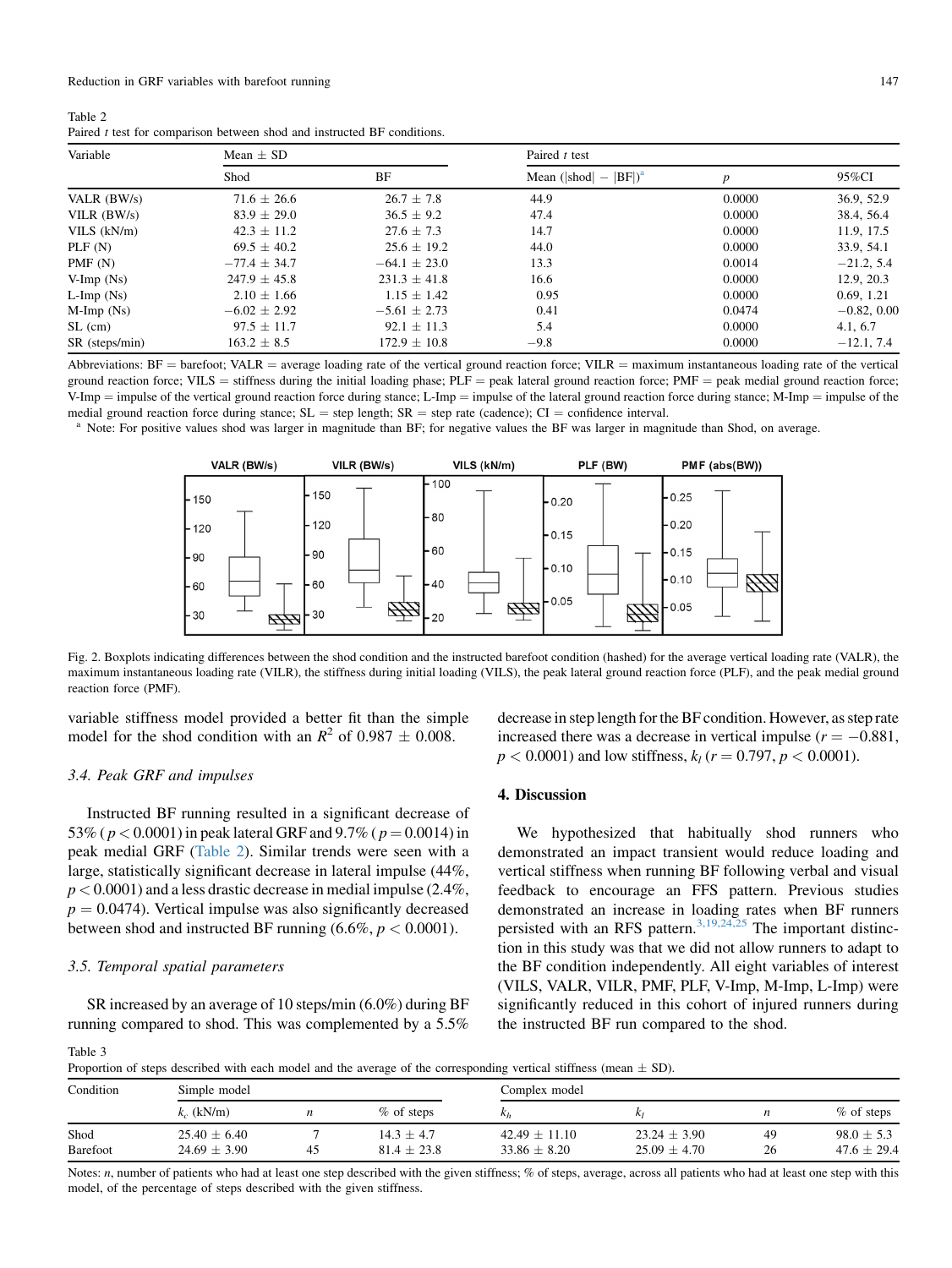## 4.1. Impact transients

The majority of patients who had impact transients during the shod run (384 of 392 steps) were able to eliminate or reduce the number of these during the instructed BF run (99 of 392 steps; [Table 1\)](#page-3-0). This is likely related to the fact that 96% of patients were able to convert to an FFS pattern while running BF given feedback and verbal instruction. These results are significant since previous studies suggest that novice BF runners may fail to adopt an FFS pattern independently. $3,16$ 

We introduced a robust method to classify the presence or absence of an impact transient. This differs from many studies which use the presence of an impact "peak" to signify that an impact transient exists.<sup>16</sup> The VIP is a local maximum that occurs prior to the overall peak, defined by de Wit as "the first vertical impact force peak". The presence or absence of this VIP influences the manner in which other variables, such as the loading rate and stiffness are computed. In steps where no impact "peak" was detected, our model determined that a high and low stiffness was required to adequately approximate VGRF [\(Table 1](#page-3-0)), and thus an impact "transient" existed. Despite lacking an impact "peak", these curves often exhibited higher stiffness during initial loading and higher loading rates of VGRF than steps fit with the simple model. Had we only searched for local maxima, or impact peaks, we would have underestimated the number of steps with an impact transient by 34 and 58 steps for the shod and instructed BF conditions, respectively. This would have resulted in an underestimate of VILS for these steps by 26% in the shod condition (25.0 vs. 38.2 kN/m) and 35% in the BF condition (25.7 vs. 34.7 kN/m). We recommend that the broader definition of "impact transient" defined in this study be adopted in future studies. While the term "impact peak" can still refer to a transient that exhibits a local maximum, a local maximum is not a necessary condition for existence of an impact transient.

#### 4.2. Loading rates

The current study demonstrates that novice BF runners are successful at immediately reducing loading parameters when they are provided with instruction and real-time feedback on transitioning to an FFS pattern. We reported a large decrease in VALR and VILR during the BF run compared to the shod. This is contrary to other studies that reported increases in loading rates in novice  $BF^{16}$  $BF^{16}$  $BF^{16}$  and minimalist<sup>26</sup> runners without instruction; suggesting that instruction may be playing a role. Kinematics indicate that these participants often continued to RFS while running BF or in minimal shoes. These studies, combined with additional literature,  $3.27$  demonstrate that not all runners convert to an FFS pattern when transitioning to BF running. Studies report that BF runners who RFS, have significantly higher loading rates than forefoot strikers and shod runners who RFS. $^{3,24,25}$  $^{3,24,25}$  $^{3,24,25}$  Increased loading rates of the VGRF have been linked to a number of common runningrelated injuries. $6-8$  $6-8$  $6-8$  Additionally, it has been shown that RFS runners are 2.5 times as likely to had a retrospective, repetitive stress injury than FFS runners. $28$ 

The use of feedback and instruction likely encouraged an FFS pattern as runners transitioned to BF running. Evaluation of high-speed video indicated that 96% of novice BF runners were able to adopt an FFS pattern. This altered strike pattern likely contributed to decreased loading rates during the BF condition. Literature reporting loading rates between BF runners who employ an FFS pattern and shod runners is extremely limited.<sup>[25](#page-7-0)</sup> Lieberman et al.<sup>[3](#page-7-0)</sup> reported no overall difference in loading rates between BF FFS and shod runners. This is in contrast to the current study and a recent study by Shih et al. $^{24}$  $^{24}$  $^{24}$  where habitually shod RFS runners were asked to run BF and shod with both an FFS and RFS pattern. Confidence intervals on each condition indicated that loading rates were significantly reduced for an FFS pattern while BF and shod compared to an RFS pattern while shod. Importantly, participants in this study were told to use a specific strike pattern and given a brief time to practice an FFS before data were collected.

Considered collectively, the results of these recent studies imply that not all FFS patterns are equivalent. Not all BF runners who make initial contact with the ground on the front of the foot may necessarily be successful at significantly reducing loading rates. The marked decrease in loading rates observed in this study may be partly attributed to the use of real-time feedback. This allowed patients to focus not only on contacting the ground with the forefoot, but also to strive for a "soft" landing eliminating the impact transient in the VGRF. The fact that a runner can make an immediate alteration in their footstrike pattern does not necessarily mean that this change is permanent. Adopting an FFS pattern places greater demands on the calf musculature.<sup>[29](#page-7-0)</sup> Thus, while patients were able to convert to an FFS pattern and significantly reduce their loading rates, additional training and conditioning of the lower leg and foot would be needed to maintain this pattern for longer duration runs. In addition, the increased load on the calf musculature, especially if it occurs suddenly, could put the runner at risk for muscle soreness or foot and ankle injuries resulting from overuse. This further supports the need for proper training, strengthening, and conditioning for a proper transition to an FFS pattern.

## 4.3. Vertical stiffness

Results of this study suggest that a runner who contacts the ground with less compliance, or a higher vertical stiffness during IL, will exhibit a faster rise in VGRF, increasing the loading rate. We found strong correlations between the change in VILS and the changes in VALR and VILR. Both VALR and VILR, as well as VILS significantly decreased from shod running to instructed BF running [\(Table 2](#page-4-0)). This suggests that runners decreased their vertical stiffness in order to eliminate impact transients and reduce loading rates.

The relationship between stiffness and loading rate is not always apparent in the literature due to the technique used to compute vertical stiffness. Most studies use a constant stiffness, which does not model the transient of the VGRF, thus ignoring the high stiffness during IL. For example, Shih et al.<sup>[24](#page-7-0)</sup> reported a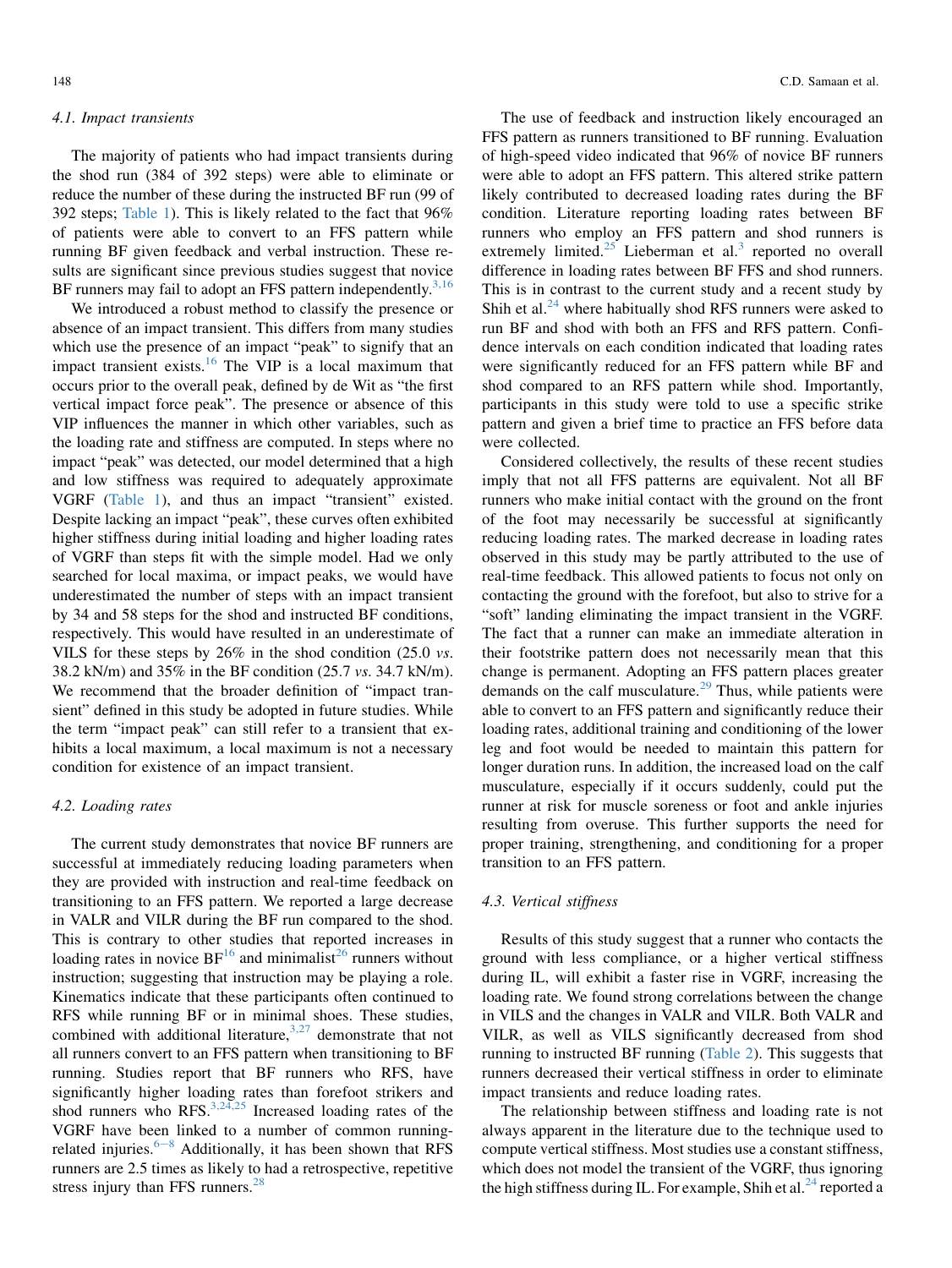significant increase in loading rates between an FFS and an RFS pattern that had an impact transient early in stance. However stiffness was similar between groups. Similarly, Divert et al.<sup>[30](#page-8-0)</sup> found no difference in vertical stiffness between shod and BF runners despite reporting that only three of 12 BF runners demonstrated an impact peak. This is because, in both studies, stiffness was assessed as an average value across the entire loading phase. The constant stiffness model misrepresents the actual vertical stiffness in cases where an impact transient exists. However, the method introduced by Hunter<sup>[13](#page-7-0)</sup> and employed in this study is an important tool that provides a more accurate computation of stiffness, particularly during initial loading.

In the current study, we reported a significant reduction in VILS between the shod and BF conditions (mean  $(|\text{shod}| - |\text{BF}|) = 14.7 \pm 9.8 \text{ kN/m}, p < 0.00001$ ). However, had the simple constant stiffness model been applied to all steps, ignoring the impact transient, the results would have actually indicated the opposite. We would have seen an increase in VILS from the shod to instructed BF condition (shod:  $23.2 \pm 3.9$  kN/m, BF:  $24.9 \pm 4.1$  kN/m; mean(|shod| - |BF|) =  $-1.7 \pm 2.2$  kN/m;  $p < 0.00001$ ). This increase in VILS during the BF condition would greatly misrepresent what is actually occurring. In fact, the results showed that stiffness was greatly reduced during the BF condition [\(Table 3\)](#page-4-0).

## 4.4. Peak GRF and impulses

The limited research investigating medial and lateral GRFs during BF running suggests that there is no change in peak medial and lateral  $GRF^{31,32}$  $GRF^{31,32}$  $GRF^{31,32}$  or impulses<sup>[32,33](#page-8-0)</sup> between shod and BF runners. These results were not specific to BF runners who employ an FFS pattern. The current study revealed a significant decrease in medial and lateral impulses and peak GRF in the instructed BF condition compared to shod. Although significant changes occurred in both directions, the largest of these were apparent in the lateral peak and impulse  $(p < 0.0001)$ . Significant decreases were also seen in the V-Imp ( $p < 0.0001$ ).

The exact mechanism for the large decrease in lateral loading is unclear, but is likely due to many interacting factors. Having patients land softly to reduce impact in the VGRF may have translated to similar reductions in the lateral direction. In early stance, there is typically a lateral GRF transient (Fig. 3), which tended to coincide roughly with the VIP. It occurred within  $\pm 5\%$  of stance of the VIP in 73% of runners during the shod condition. Both the lateral and vertical GRF contribute to the external pronation moment that the foot must control. Therefore, reducing both the initial vertical and lateral GRF may reduce the pronatory moment. This may explain, in part, the reduction in pronation during BF running noted by Bonacci et al.<sup>[17](#page-7-0)</sup> More research is required exploring foot kinematics in conjunction with GRF to gain a better understanding of the mechanisms behind this reduction in mediolateral loading.

We reported an increase in step rate between shod and instructed BF running for the same speed, therefore it is likely that there was a decrease in stance time during the BF condition. Since impulse is a measure of the cumulative force over the stance phase, it is not surprising that there would be a resulting decrease in vertical, medial and lateral impulses for the instructed BF run. This would result in a decrease in cumulative load for each step and an increase the number of cycles over a given distance. Reduction of step length, despite the increase in loading cycles, has been shown to decrease the risk of stress fractures.<sup>[34](#page-8-0)</sup> Additionally, reducing step length results in a significant reduction in hip and knee loads as well as significant reductions in hip adduction.<sup>18</sup> Hip adduction has been related to a number of running-related injuries including stress fractures, iliotibial band syndrome,  $35,36$  and patellofemoral pain syndrome. $37$  Together, these studies suggest that despite the increase in loading cycles, running with a shorter stride length likely reduces injury risk.



Fig. 3. Changes in the vertical (A) and mediolateral (B) ground reaction forces between shod rarefoot strike and instructed barefoot forefoot strike running. Note the elimination of the vertical impact transient and the significant reduction in the early and rapid lateral peak in the barefoot compared to the shod condition.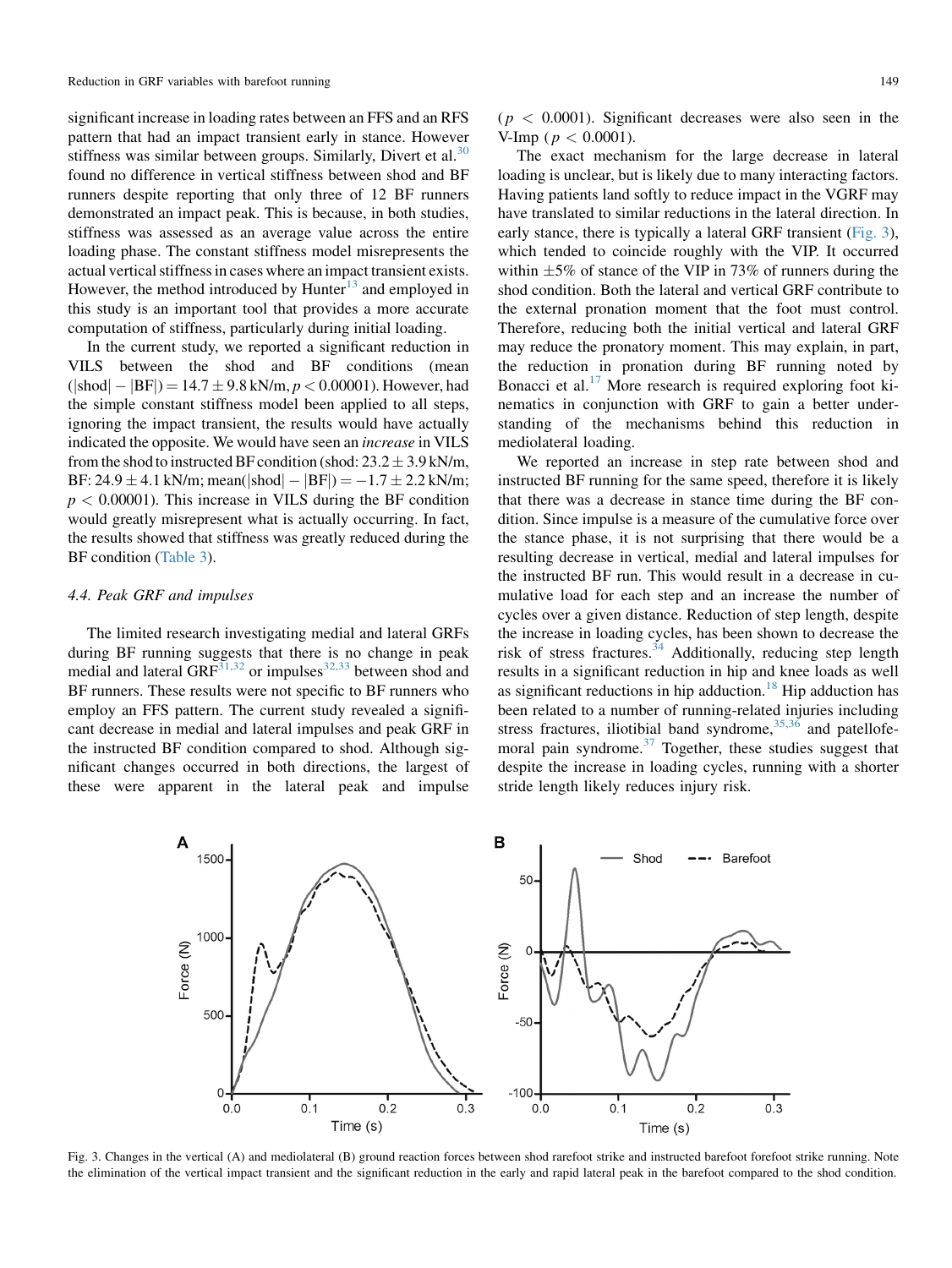# <span id="page-7-0"></span>4.5. Temporal spatial parameters

Consistent with other studies,  $16,17$  we reported an increase in SR and decrease in SL from typical shod to instructed BF running. Increased SR and reduced step length has also been shown to reduce kinetic outcomes such as hip moments and energy absorption at the hip and knee, $^{18}$  as well as VILR and VALR. $38$ 

# 4.6. Limitations

This study was limited in a number of ways. Participants were all attending a clinic for treatment of a lower body injury. Therefore, some may not have exhibited a typical running pattern. Only participants who were comfortable running the same pace BF as that selected while shod were included in the dataset. While this was a necessary criterion due to the relationship between speed and loading parameters, it may have inflated the improvements measured between conditions. Additionally, multiple factors were altered from the initial condition to the BF run. Participants removed their shoes, converted to an FFS pattern, and were provided with feedback and instruction on how to achieve this. Without a control group it impossible to distinguish the influence of these individual factors on the outcomes of the study.

#### 5. Conclusion

Based upon the results of this study, patients with lower extremity running-related injuries were able to significantly reduce their impact loading, as well as peak forces and impulses during a brief bout of instructed BF FFS running. As impact loading has been associated with some of the most common running-related injuries, this instruction may help to reduce the risk of these injuries in individuals transitioning to BF running. Subsequent research is required to directly evaluate the relationship between strike pattern and injury as well as further explore the impact of instruction.

## References

- 1. [Rothschild CE. Primitive running: a survey analysis of runners' interest,](http://refhub.elsevier.com/S2095-2546(14)00031-3/sref1) participation, and implementation. [J Strength Cond Res Natl Strength](http://refhub.elsevier.com/S2095-2546(14)00031-3/sref1)  $Cond$  Assoc 2012;26:2021-[6.](http://refhub.elsevier.com/S2095-2546(14)00031-3/sref1)
- 2. Brüggemann G-P, Potthast W, Niehoff A, Braunstein B, Assheuer J. [Adaptation of morphology and function of the intrinsic foot and shank](http://refhub.elsevier.com/S2095-2546(14)00031-3/sref25g) [muscles to mechanical loading induced through footwear. In: Subic A,](http://refhub.elsevier.com/S2095-2546(14)00031-3/sref25g) Ujihashi S, editors. [The impact of technology on sport.](http://refhub.elsevier.com/S2095-2546(14)00031-3/sref25g) Melbourne: [Australasian Sports Technology Alliance Pty Ltd.; 2005.](http://refhub.elsevier.com/S2095-2546(14)00031-3/sref25g)
- 3. [Lieberman DE, Venkadesan M, Werbel WA, Daoud AI, D'Andrea S,](http://refhub.elsevier.com/S2095-2546(14)00031-3/sref2) [Davis IS, et al. Foot strike patterns and collision forces in habitually](http://refhub.elsevier.com/S2095-2546(14)00031-3/sref2) [barefoot versus shod runners.](http://refhub.elsevier.com/S2095-2546(14)00031-3/sref2) Nature  $2010;463:531-5$ .
- 4. [Hasegawa H, Yamauchi T, Kraemer WJ. Foot strike patterns of runners at](http://refhub.elsevier.com/S2095-2546(14)00031-3/sref3) [the 15-km point during an elite-level half marathon.](http://refhub.elsevier.com/S2095-2546(14)00031-3/sref3) J Strength Cond Res [Natl Strength Cond Assoc](http://refhub.elsevier.com/S2095-2546(14)00031-3/sref3) 2007;21:888-[93.](http://refhub.elsevier.com/S2095-2546(14)00031-3/sref3)
- 5. [Larson P, Higgins E, Kaminski J, Decker T, Preble J, Lyons D, et al. Foot](http://refhub.elsevier.com/S2095-2546(14)00031-3/sref4) [strike patterns of recreational and sub-elite runners in a long-distance road](http://refhub.elsevier.com/S2095-2546(14)00031-3/sref4) race. [J Sports Sci](http://refhub.elsevier.com/S2095-2546(14)00031-3/sref4) 2011;29:1665-[73.](http://refhub.elsevier.com/S2095-2546(14)00031-3/sref4)
- 6. [Milner CE, Ferber R, Pollard CD, Hamill J, Davis IS. Biomechanical](http://refhub.elsevier.com/S2095-2546(14)00031-3/sref5) [factors associated with tibial stress fracture in female runners.](http://refhub.elsevier.com/S2095-2546(14)00031-3/sref5) Med Sci [Sports Exerc](http://refhub.elsevier.com/S2095-2546(14)00031-3/sref5) 2006:38:323-[8.](http://refhub.elsevier.com/S2095-2546(14)00031-3/sref5)
- 7. [Davis IS, Bowser BJ, Hamill J. Vertical impact loading in runners with a](http://refhub.elsevier.com/S2095-2546(14)00031-3/sref6) [history of patellofemoral pain syndrome.](http://refhub.elsevier.com/S2095-2546(14)00031-3/sref6) Med Sci Sports Exerc 2010;42[\(Suppl. 15\):682.](http://refhub.elsevier.com/S2095-2546(14)00031-3/sref6)
- 8. [Pohl MB, Hamill J, Davis IS. Biomechanical and anatomic factors asso](http://refhub.elsevier.com/S2095-2546(14)00031-3/sref7)[ciated with a history of plantar fasciitis in female runners.](http://refhub.elsevier.com/S2095-2546(14)00031-3/sref7) Clin J Sport [Med Off J Can Acad Sport Med](http://refhub.elsevier.com/S2095-2546(14)00031-3/sref7) 2009;19:372-[6.](http://refhub.elsevier.com/S2095-2546(14)00031-3/sref7)
- 9. [Lohman 3rd EB, Balan Sackiriyas KS, Swen RW. A comparison of](http://refhub.elsevier.com/S2095-2546(14)00031-3/sref8) [the spatiotemporal parameters, kinematics, and biomechanics between](http://refhub.elsevier.com/S2095-2546(14)00031-3/sref8) [shod, unshod, and minimally supported running as compared to walking.](http://refhub.elsevier.com/S2095-2546(14)00031-3/sref8) [Phys Ther Sport Off J Assoc Chart Physiother Sports Med](http://refhub.elsevier.com/S2095-2546(14)00031-3/sref8)  $2011;12:151-63.$  $2011;12:151-63.$  $2011;12:151-63.$
- 10. [Nilsson J, Thorstensson A. Ground reaction forces at different speeds of](http://refhub.elsevier.com/S2095-2546(14)00031-3/sref9) [human walking and running.](http://refhub.elsevier.com/S2095-2546(14)00031-3/sref9) Acta Physiol Scand  $1989:136:217-27$ .
- 11. [Blickhan R. The spring-mass model for running and hopping.](http://refhub.elsevier.com/S2095-2546(14)00031-3/sref10) J Biomech 1989;22[:1217](http://refhub.elsevier.com/S2095-2546(14)00031-3/sref10)-[27.](http://refhub.elsevier.com/S2095-2546(14)00031-3/sref10)
- 12. McMahon [TA, Cheng GC. The mechanics of running: how does stiffness](http://refhub.elsevier.com/S2095-2546(14)00031-3/sref11) [couple with speed?](http://refhub.elsevier.com/S2095-2546(14)00031-3/sref11) *J Biomech* 1990;23(Suppl. 1):65-[78.](http://refhub.elsevier.com/S2095-2546(14)00031-3/sref11)
- 13. [Hunter I. A new approach to modeling vertical stiffness in heel-toe dis-](http://refhub.elsevier.com/S2095-2546(14)00031-3/sref12)tance runners. [J Sports Sci Med](http://refhub.elsevier.com/S2095-2546(14)00031-3/sref12) 2003;2:139-[43.](http://refhub.elsevier.com/S2095-2546(14)00031-3/sref12)
- 14. [Rodrigues P, TenBroek T, Hamill J. Runners with anterior knee pain use a](http://refhub.elsevier.com/S2095-2546(14)00031-3/sref13) [greater percentage of their available pronation range of motion.](http://refhub.elsevier.com/S2095-2546(14)00031-3/sref13) J Appl [Biomech](http://refhub.elsevier.com/S2095-2546(14)00031-3/sref13)  $2013;29:141-6$ .
- 15. [Willems TM, De Clercq D, Delbaere K, Vanderstraeten G, De Cock A,](http://refhub.elsevier.com/S2095-2546(14)00031-3/sref14) [Witvrouw E. A prospective study of gait related risk factors for exercise](http://refhub.elsevier.com/S2095-2546(14)00031-3/sref14)[related lower leg pain.](http://refhub.elsevier.com/S2095-2546(14)00031-3/sref14) Gait Posture  $2006;23:91-8$ .
- 16. [De Wit B, De Clercq D, Aerts P. Biomechanical analysis of the stance](http://refhub.elsevier.com/S2095-2546(14)00031-3/sref15) [phase during barefoot and shod running.](http://refhub.elsevier.com/S2095-2546(14)00031-3/sref15)  $J$  Biomech 2000;33:269-[78.](http://refhub.elsevier.com/S2095-2546(14)00031-3/sref15)
- 17. [Bonacci J, Saunders PU, Hicks A, Rantalainen T, Vicenzino BT,](http://refhub.elsevier.com/S2095-2546(14)00031-3/sref16) [Spratford W. Running in a minimalist and lightweight shoe is not the same](http://refhub.elsevier.com/S2095-2546(14)00031-3/sref16) [as running barefoot: a biomechanical study.](http://refhub.elsevier.com/S2095-2546(14)00031-3/sref16) Br J Sports Med 2013:47:387-[92.](http://refhub.elsevier.com/S2095-2546(14)00031-3/sref16)
- 18. [Heiderscheit BC, Chumanov ES, Michalski MP, Wille CM, Ryan MB.](http://refhub.elsevier.com/S2095-2546(14)00031-3/sref17) [Effects of step rate manipulation on joint mechanics during running.](http://refhub.elsevier.com/S2095-2546(14)00031-3/sref17) Med [Sci Sports Exerc](http://refhub.elsevier.com/S2095-2546(14)00031-3/sref17) 2011;43:296-[302.](http://refhub.elsevier.com/S2095-2546(14)00031-3/sref17)
- 19. [Cheung RTH, Rainbow MJ. Landing pattern and vertical loading rates](http://refhub.elsevier.com/S2095-2546(14)00031-3/sref18) [during first attempt of barefoot running in habitual shod runners.](http://refhub.elsevier.com/S2095-2546(14)00031-3/sref18) Hum [Mov Sci](http://refhub.elsevier.com/S2095-2546(14)00031-3/sref18) 2014;34:120-[7.](http://refhub.elsevier.com/S2095-2546(14)00031-3/sref18)
- 20. [Cavagna GA. Force platforms as ergometers.](http://refhub.elsevier.com/S2095-2546(14)00031-3/sref19) J Appl Physiol [1975;](http://refhub.elsevier.com/S2095-2546(14)00031-3/sref19)39:174-[9.](http://refhub.elsevier.com/S2095-2546(14)00031-3/sref19)
- 21. [Ratkowsky DA, Reedy TJ. Choosing near-linear parameters in the four](http://refhub.elsevier.com/S2095-2546(14)00031-3/sref20)[parameter logistic model for radioligand and related assays.](http://refhub.elsevier.com/S2095-2546(14)00031-3/sref20) Biometrics  $1986:42:575-82.$  $1986:42:575-82.$
- 22. [Willy RW, Pohl MB, Davis IS. Calculation of vertical load rates in the](http://refhub.elsevier.com/S2095-2546(14)00031-3/sref21) [absence of vertical impact peaks. In:](http://refhub.elsevier.com/S2095-2546(14)00031-3/sref21) Proceedings of the 32nd American Society of Biomechanics[; 2008. Ann Arbour, MI, USA.](http://refhub.elsevier.com/S2095-2546(14)00031-3/sref21)
- 23. Lafortune [MA, Hennig EM. Cushioning properties of footwear during](http://refhub.elsevier.com/S2095-2546(14)00031-3/sref22) [walking: accelerometer and force platform measurements.](http://refhub.elsevier.com/S2095-2546(14)00031-3/sref22) Clin Biomech [1992;](http://refhub.elsevier.com/S2095-2546(14)00031-3/sref22)7:181-[4.](http://refhub.elsevier.com/S2095-2546(14)00031-3/sref22)
- 24. [Shih Y, Lin KL, Shiang TY. Is the foot striking pattern more important](http://refhub.elsevier.com/S2095-2546(14)00031-3/sref23) [than barefoot or shod conditions in running?](http://refhub.elsevier.com/S2095-2546(14)00031-3/sref23) Gait Posture 2013;38:490-[4.](http://refhub.elsevier.com/S2095-2546(14)00031-3/sref23)
- 25. [Hall JPL, Barton C, Jones PR, Morrissey D. The biomechanical dif](http://refhub.elsevier.com/S2095-2546(14)00031-3/sref24)[ferences between barefoot and shod distance running: a systematic re](http://refhub.elsevier.com/S2095-2546(14)00031-3/sref24)[view and preliminary meta-analysis.](http://refhub.elsevier.com/S2095-2546(14)00031-3/sref24) Sports Med Auckl NZ  $2013:43:1335 - 53.$  $2013:43:1335 - 53.$  $2013:43:1335 - 53.$  $2013:43:1335 - 53.$
- 26. [Willy RW, Davis IS. Kinematic and kinetic comparison of running in](http://refhub.elsevier.com/S2095-2546(14)00031-3/sref25) [standard and minimalist shoes.](http://refhub.elsevier.com/S2095-2546(14)00031-3/sref25) Med Sci Sports Exerc 2014;46:318-[23.](http://refhub.elsevier.com/S2095-2546(14)00031-3/sref25)
- 27. [Gruber AH, Silvernail JF, Brueggemann P, Rohr E, Hamill J. Footfall](http://refhub.elsevier.com/S2095-2546(14)00031-3/sref26) [patterns during barefoot running on harder and softer surfaces.](http://refhub.elsevier.com/S2095-2546(14)00031-3/sref26) Footwear Sci [2013;](http://refhub.elsevier.com/S2095-2546(14)00031-3/sref26)5:39-[44.](http://refhub.elsevier.com/S2095-2546(14)00031-3/sref26)
- 28. [Daoud AI, Geissler GJ, Wang F, Saretsky J, Daoud YA, Lieberman DE.](http://refhub.elsevier.com/S2095-2546(14)00031-3/sref27) [Foot strike and injury rates in endurance runners: a retrospective study.](http://refhub.elsevier.com/S2095-2546(14)00031-3/sref27) [Med Sci Sports Exerc](http://refhub.elsevier.com/S2095-2546(14)00031-3/sref27) 2012;44:1325-[34.](http://refhub.elsevier.com/S2095-2546(14)00031-3/sref27)
- 29. [Williams 3rd DSB, Green DH, Wurzinger B. Changes in lower extremity](http://refhub.elsevier.com/S2095-2546(14)00031-3/sref28) [movement and power absorption during forefoot striking and barefoot](http://refhub.elsevier.com/S2095-2546(14)00031-3/sref28) running. [Int J Sports Phys Ther](http://refhub.elsevier.com/S2095-2546(14)00031-3/sref28)  $2012;7:525-32$ .